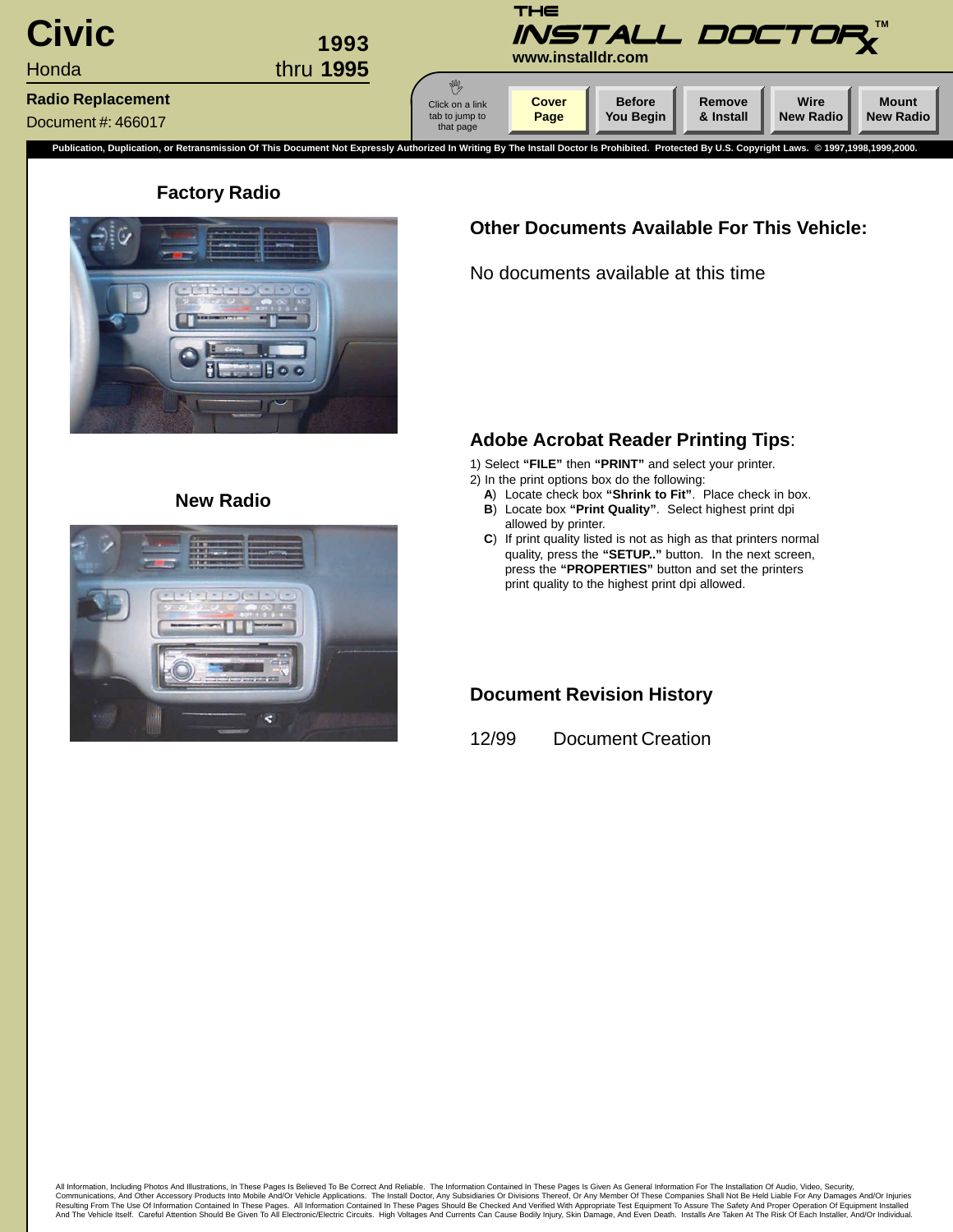<span id="page-1-0"></span>

**Tools Needed To Complete This Install**

|  |  |  | Overview Of This Radio Install |  |
|--|--|--|--------------------------------|--|
|--|--|--|--------------------------------|--|

| Step                       | <b>What Section To Go To</b> |
|----------------------------|------------------------------|
| Remove old radio from dash | Remove & Install             |
| Wire the new radio         | Wire New Radio               |
| Mount the new radio        | Mount New Radio              |
| Finishing the installation | Remove & Install             |

### **Parts Needed For This Radio Install**

| Honda 86 and newer harness |
|----------------------------|
|                            |
|                            |
|                            |
|                            |
|                            |
|                            |



Hand tools needed to remove radio



Accessory tools needed to test and wire the new radio

**PLUS:** Wire ties or electrical tape: to neatly bundle and organize your hardware or auto parts stores. wires for a professional appearance.

# **TOOL TIPS:**

**Small Battery:** use a battery to test speaker wires. Touching the (+) positive and (-) negative baterry leads to a pair of speaker will cause the speaker to make a "Pop" sound indicating that pair of wires goes to that speaker. **Voltage Meter**: Always check +12 Volt power wires for voltage before making wire connections. These wires will fluctuate between 10 and 14 Volts. **Solder Iron or Crimp Tool**: make wire to wire connections using either a solder iron and electrical tape, OR plastic crimp terminals found at most

# **Installation Difficulty Ratings**

**Easy**. No advanced skills or specialty tools needed. **Basics**. Simple tools required. Installs quickly.

**Intermediate**. Requires knowledge of tools, or disassembly of panels.

**Advanced**. Requires advanced tools, or extra time.

**Difficult**. Involves modifying or cutting of the installation area. Advanced tools and/or skills required. Best if performed by experienced installers.

**Do It Yourselfers**

**Basics** 

# **Professional Installer**

**Basics** 

# **Support Information If You Need Help**

### Supplemental information if you need help

| <b>Document Title</b>                            | Document# |
|--------------------------------------------------|-----------|
| Basic DC electronics for automotive applications | 999001    |
| Wire splicing: soldering vs. crimping            | 999004    |
| Why use radio installation kits                  | 999005    |
| Mounting your radio to an installation kit       | 999007    |
| Why use an optional snap on wire harness         | 999008    |
| Wiring your new radio using a wire harness       | 999009    |
| Testing wires when installing a new radio        | 999013    |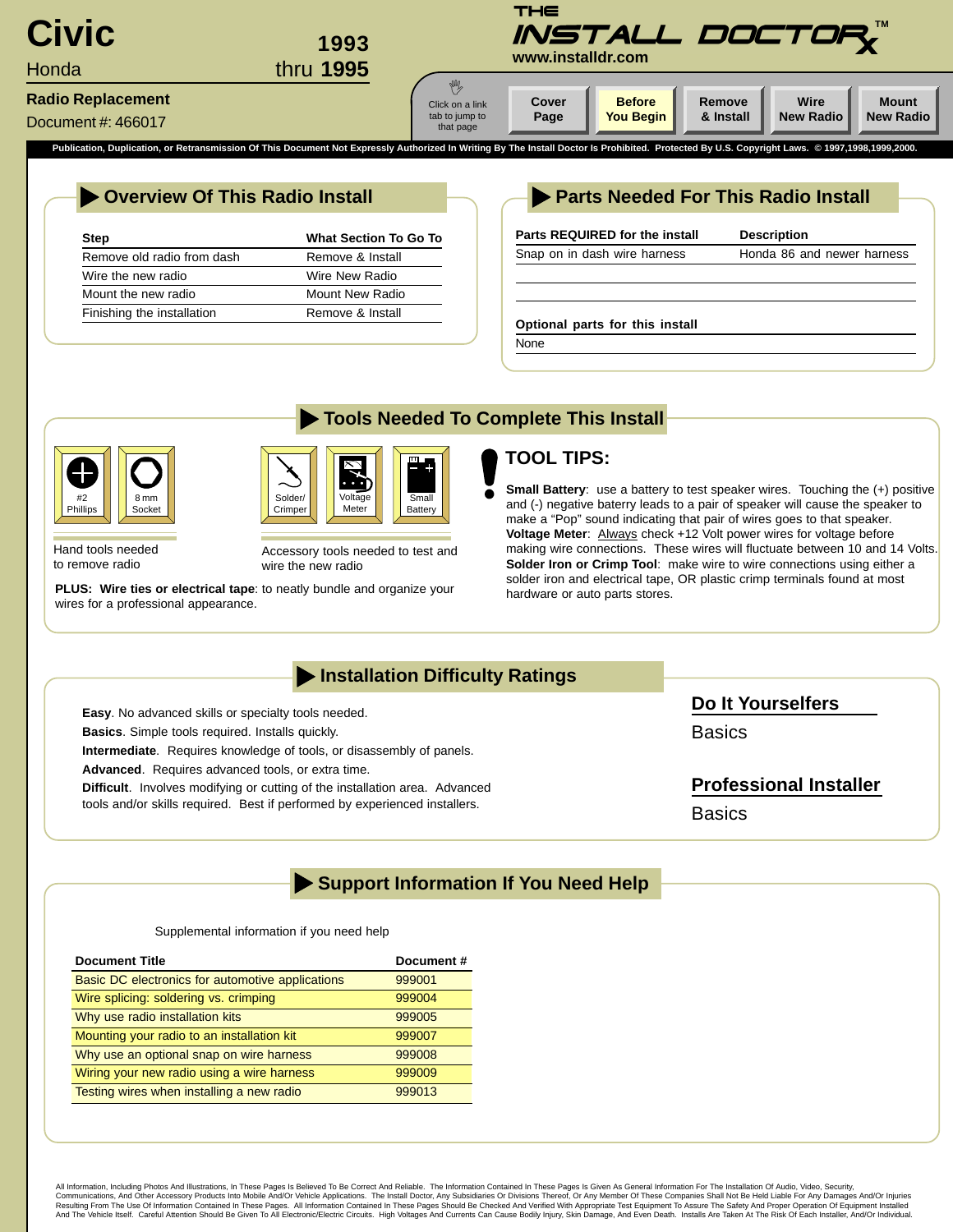<span id="page-2-0"></span>

### **Remove Factory Radio**



**STEP 1**:

Removing the radio in this vehicle requires removing lower dash panel directly below the radio. To remove the Honda factory radio, (2) two screws at the rear of the radio must be removed from underneath the radio which cab be accessed once the lower dash panel has been removed.





**STEP 2**:

To remove the lower dash panel locate and remove **(2) phillips screws** at the top, and **(2) phillips screws**, (1) on each side of the lower dash panel below the radio.

Once the screws are removed, pull the dash panel away from the body of the dash. Unplug the connector attached to the rear of the cigarette lighter.



**STEP 3**:

Once the lower dash panel is removed, **LOOK UP** under the dash to the bottom of the radio.

You will see the (2) phillips screws / 8mm bolts that secure the rear of the radio. Remove both screws.

Pull the radio out of the dash. Unplug the black cable plugged into the rear of the radio. Unplug the white plastic wire harness connector plugged into the rear of the radio.

**STEP 4**: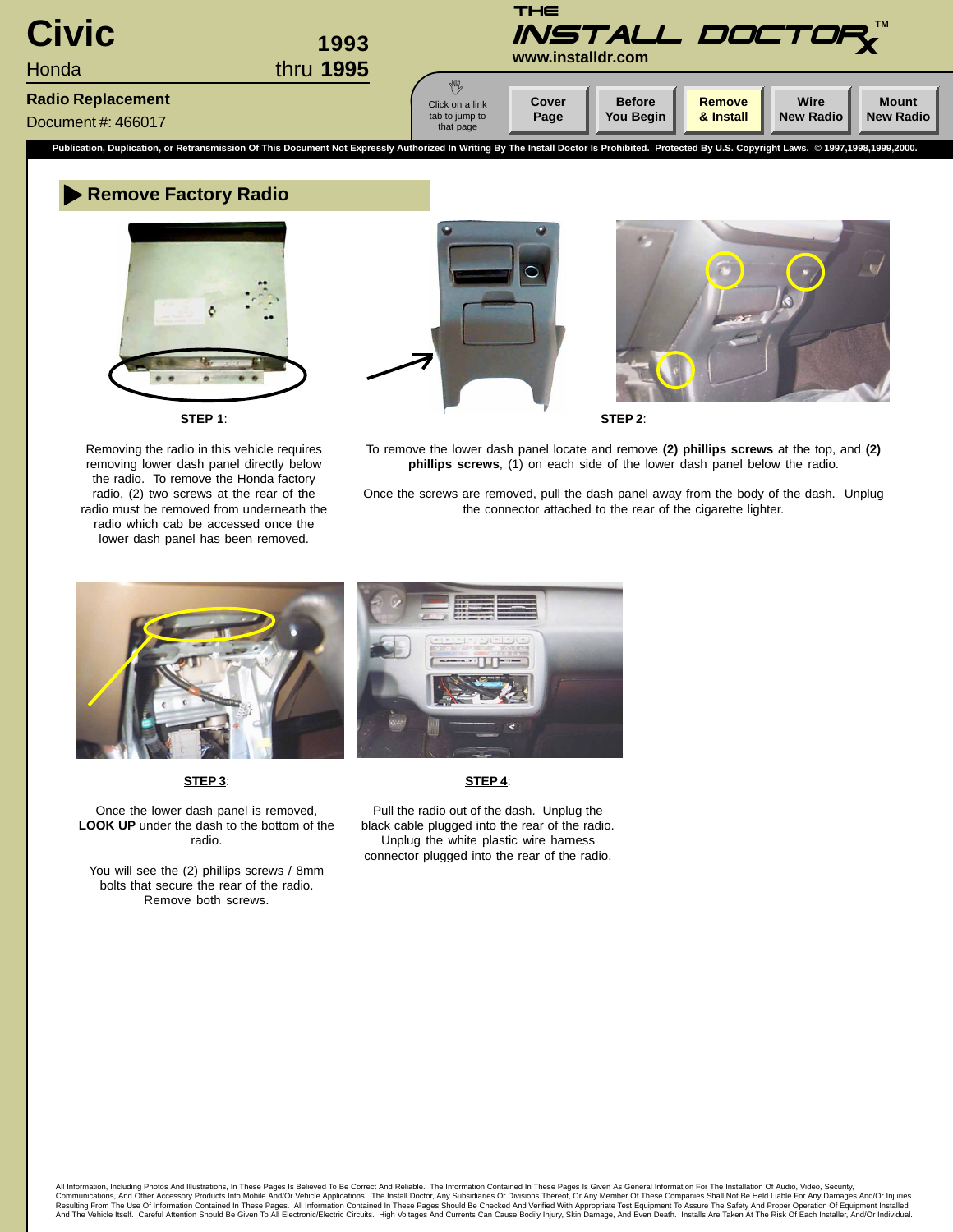

Move to: **Wire New Radio** Section

Move to: **Mounting New Radio** Section

### **Completing The Radio Installation**



**STEP 1**:

Slide the new radios installation or mounting sleeve into the dash.

This step is shown in more detail in the **"Mount New Radio"** section.

Insert the new radio into the dash. Plug the black antenna cable into the rear of the new radio. Make sure all wire connections for the new radio have been completed and plug in any connectors for the new radio now. Slide the new radio into the radio installation or mounting sleeve.

**STEP 2**:

### **The Installation Is Now Complete**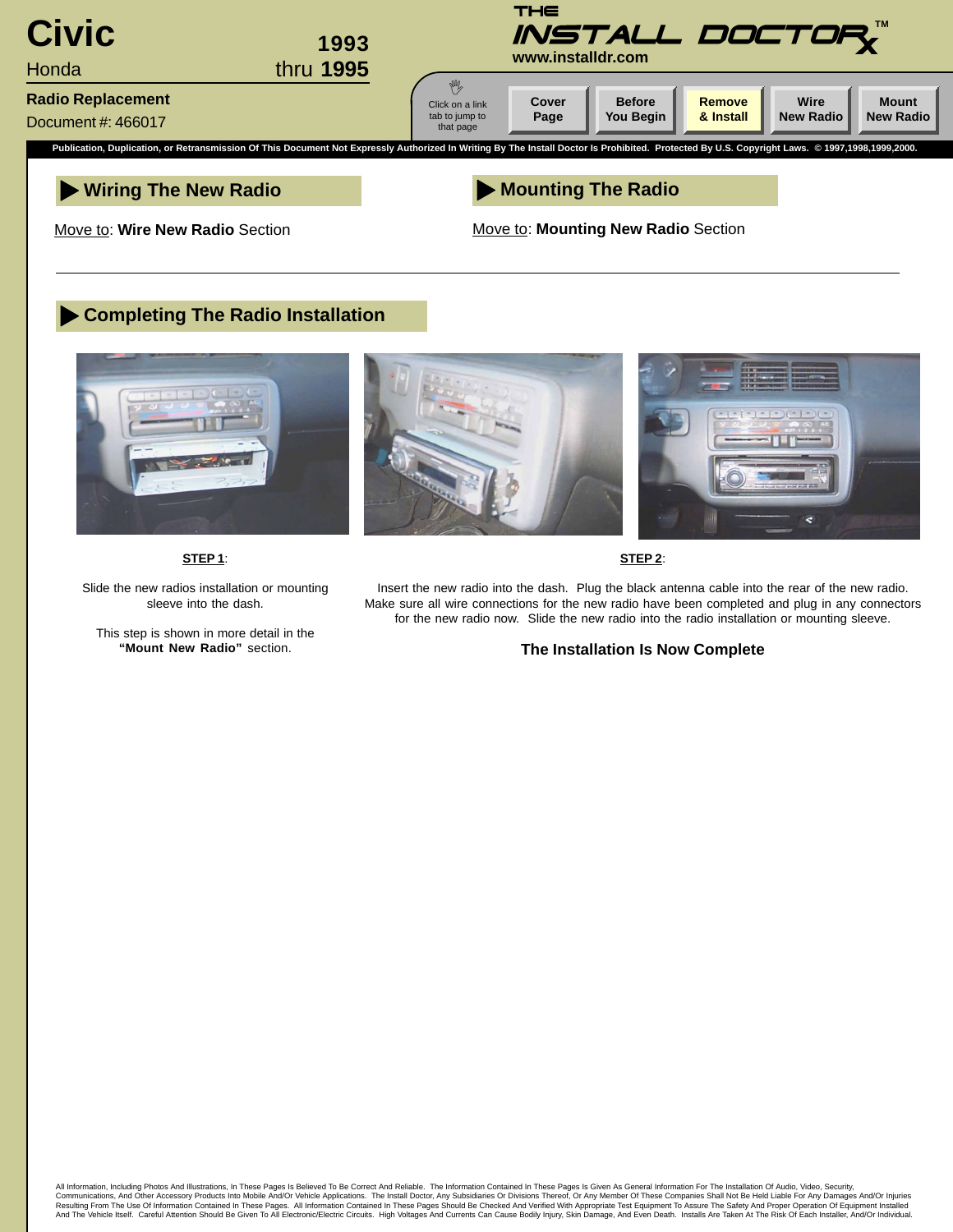<span id="page-4-0"></span>



**(Note:** the radio shown is for display purposes and may not be similar in size or dimensions than the auto makers factory radio in your vehicle**)**

Supplemental information if you need help

| <b>Document Title</b>                      | Document# |
|--------------------------------------------|-----------|
| Testing wires when installing a new radio  | 999013    |
| Why use an OEM snap on wire harness        | 999008    |
| Wiring your new radio using a wire harness | 999009    |
| Wire splicing: soldering vs. crimping      | 999004    |



### **Wiring Instructions:**

The power and speaker wires needed to connect the new radio are attached to the connector of the wire harness located inside the vehicles dash. The Install Doctor **STRONGLY** recommends using an optional snap on wire harness that is specifically designed to snap into the vehicles dash wire harness connector. This will keep you from cutting the vehicles wires. This optional snap on wire harness will have wires on the opposite side of the connector that will allow you to splice these wires to the new radios wires. The only other option is to cut off the vehicles dash wire harness connector and splice the new radios wires directly to these wires. The optional snap on wire harness takes all the guess work out of trying to figure out what each wire is in the vehicles dash wire harness. The optional snap on wire harness shows you what each wire is.



All Information, Including Photos And Illustrations, In These Pages Is Believed To Be Correct And Reliable. The Information Contained In These Pages Is Given As General Information For The Installation Of Audio, Video, Sec Communications, And Other Accessory Products Into Mobile And/Or Vehicle Applications. The Install Doctor, Any Subsidiaries Or Divisions Thereof, Or Any Member Of These Companies Shall Not Be Held Liable For Any Damages An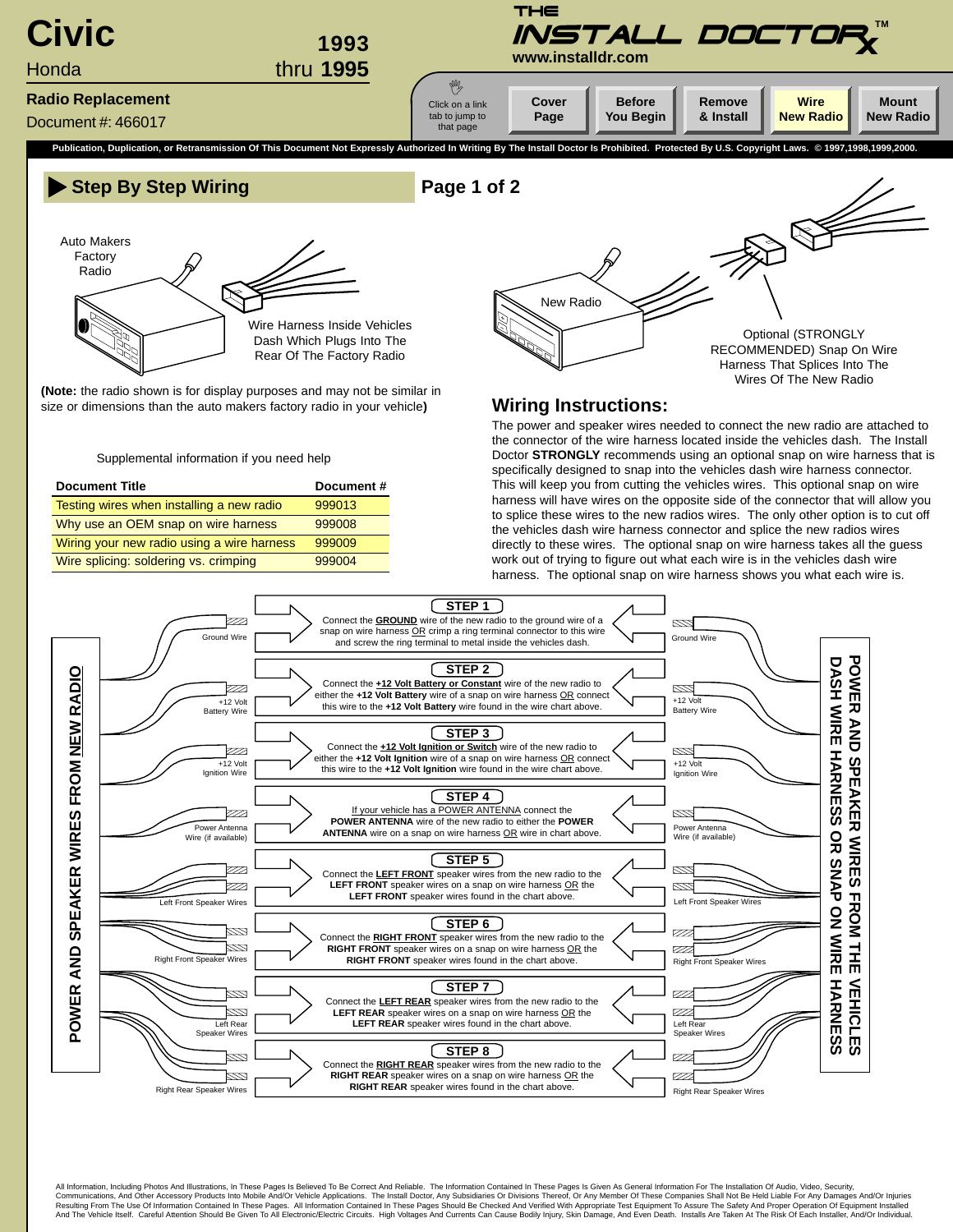

### **Radio Wire & Color Code Information Page 2 of 2**

Factory in-dash wire harness that snaps into the factory radio.



**AS VIEWED FROM MATING END OF CONNECTOR**

| In Dash Wire Color<br><b>Equivalent Wire Color</b><br><b>Pin</b><br>What It Is<br>A<br>Right Rear Spkr (+)<br>Purple<br><b>Red w/ Yellow Stripe</b><br>B<br>Left Rear Spkr $(+)$<br><b>Blue w/ Yellow Stripe</b><br>Green<br>$\mathbf C$<br><b>Power Antenna Trigger</b><br>Brown w/ White Stripe<br>Blue or Blue w/ Wht Stripe<br>D<br>+12 Volt Ignition Wire<br><b>Yellow w/ Red Stripe</b><br><b>Red</b><br>Ε<br>Right Rear Spkr (-)<br>Brown w/ White Stripe<br>Purple w/ Black Stripe<br>F<br>Left Rear Spkr (-)<br><b>Gray w/ White Stripe</b><br>Green w/ Black Stripe<br>G<br><b>Ground Wire</b><br><b>Black</b><br><b>Black</b><br>H<br><b>Do Not Use</b><br><b>Do Not Use</b><br>+12 Volt Battery Wire<br>White w/ Yellow or Blu Stripe<br>Yellow<br>J<br>Dash Light Dimmer Wire<br>K<br>Orange<br>Left Front Spkr $(+)$<br><b>Blue w/ Green Stripe</b><br><b>White</b><br>L<br>M<br>Right Front Spkr (+)<br>Red w/ Green Stripe<br>Gray<br>N<br><b>Do Not Use</b><br>$\circ$<br>Left Front Spkr (-)<br><b>Gray w/ Black Stripe</b><br>White w/ Black Stripe<br>P<br>Right Front Spkr (-)<br>Brown w/ Black Stripe<br><b>Gray w/ Black Stripe</b> |  | <b>Typical Honda/Acura</b> | "Typical" New Radio |
|-------------------------------------------------------------------------------------------------------------------------------------------------------------------------------------------------------------------------------------------------------------------------------------------------------------------------------------------------------------------------------------------------------------------------------------------------------------------------------------------------------------------------------------------------------------------------------------------------------------------------------------------------------------------------------------------------------------------------------------------------------------------------------------------------------------------------------------------------------------------------------------------------------------------------------------------------------------------------------------------------------------------------------------------------------------------------------------------------------------------------------------------------------------|--|----------------------------|---------------------|
|                                                                                                                                                                                                                                                                                                                                                                                                                                                                                                                                                                                                                                                                                                                                                                                                                                                                                                                                                                                                                                                                                                                                                             |  |                            |                     |
|                                                                                                                                                                                                                                                                                                                                                                                                                                                                                                                                                                                                                                                                                                                                                                                                                                                                                                                                                                                                                                                                                                                                                             |  |                            |                     |
|                                                                                                                                                                                                                                                                                                                                                                                                                                                                                                                                                                                                                                                                                                                                                                                                                                                                                                                                                                                                                                                                                                                                                             |  |                            |                     |
|                                                                                                                                                                                                                                                                                                                                                                                                                                                                                                                                                                                                                                                                                                                                                                                                                                                                                                                                                                                                                                                                                                                                                             |  |                            |                     |
|                                                                                                                                                                                                                                                                                                                                                                                                                                                                                                                                                                                                                                                                                                                                                                                                                                                                                                                                                                                                                                                                                                                                                             |  |                            |                     |
|                                                                                                                                                                                                                                                                                                                                                                                                                                                                                                                                                                                                                                                                                                                                                                                                                                                                                                                                                                                                                                                                                                                                                             |  |                            |                     |
|                                                                                                                                                                                                                                                                                                                                                                                                                                                                                                                                                                                                                                                                                                                                                                                                                                                                                                                                                                                                                                                                                                                                                             |  |                            |                     |
|                                                                                                                                                                                                                                                                                                                                                                                                                                                                                                                                                                                                                                                                                                                                                                                                                                                                                                                                                                                                                                                                                                                                                             |  |                            |                     |
|                                                                                                                                                                                                                                                                                                                                                                                                                                                                                                                                                                                                                                                                                                                                                                                                                                                                                                                                                                                                                                                                                                                                                             |  |                            |                     |
|                                                                                                                                                                                                                                                                                                                                                                                                                                                                                                                                                                                                                                                                                                                                                                                                                                                                                                                                                                                                                                                                                                                                                             |  |                            |                     |
|                                                                                                                                                                                                                                                                                                                                                                                                                                                                                                                                                                                                                                                                                                                                                                                                                                                                                                                                                                                                                                                                                                                                                             |  |                            |                     |
|                                                                                                                                                                                                                                                                                                                                                                                                                                                                                                                                                                                                                                                                                                                                                                                                                                                                                                                                                                                                                                                                                                                                                             |  |                            |                     |
|                                                                                                                                                                                                                                                                                                                                                                                                                                                                                                                                                                                                                                                                                                                                                                                                                                                                                                                                                                                                                                                                                                                                                             |  |                            |                     |
|                                                                                                                                                                                                                                                                                                                                                                                                                                                                                                                                                                                                                                                                                                                                                                                                                                                                                                                                                                                                                                                                                                                                                             |  |                            |                     |
|                                                                                                                                                                                                                                                                                                                                                                                                                                                                                                                                                                                                                                                                                                                                                                                                                                                                                                                                                                                                                                                                                                                                                             |  |                            |                     |
|                                                                                                                                                                                                                                                                                                                                                                                                                                                                                                                                                                                                                                                                                                                                                                                                                                                                                                                                                                                                                                                                                                                                                             |  |                            |                     |
|                                                                                                                                                                                                                                                                                                                                                                                                                                                                                                                                                                                                                                                                                                                                                                                                                                                                                                                                                                                                                                                                                                                                                             |  |                            |                     |

**Note:** using an optional snap on wire harness adapter will simplify the wiring. Most snap on wire harness adapters have already converted and color coded the wires from the auto makers in dash wire harness to match typical aftermarket radio wire colors.

\*\* The wire colors listed in the chart above are typical for these vehicles during these years but may not be the exact colors for this vehicle. This is another reason to use a snap on wire harness adapter. \*\*